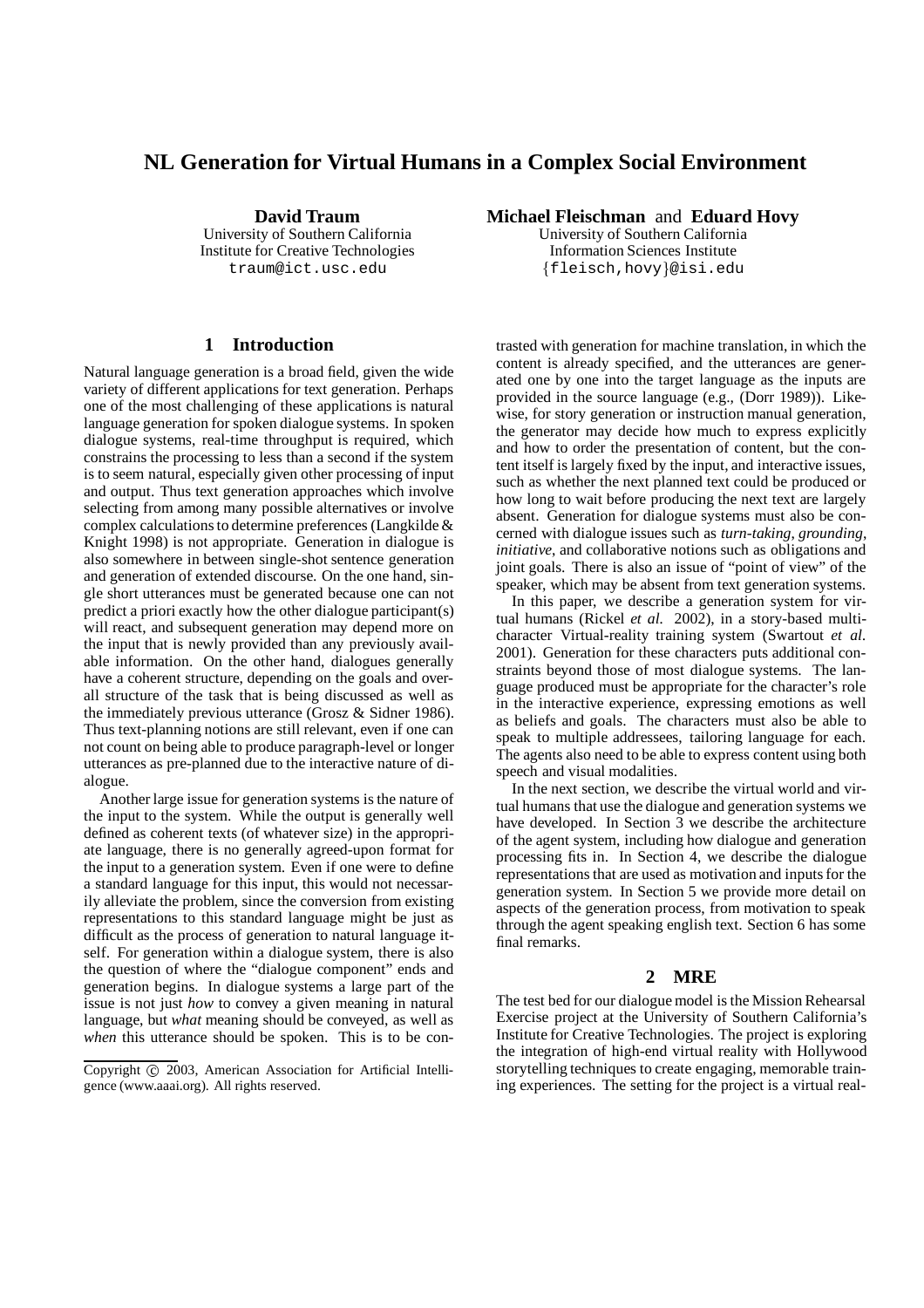| <b>Report Documentation Page</b>                                                                                                                                                                                                                                                                                                                                                                                                                                                                                                                                                                                                                                                                                                                                                                                                                                   |                                                                                                                                 |                                                    |                 |                                                     | Form Approved<br>OMB No. 0704-0188               |  |
|--------------------------------------------------------------------------------------------------------------------------------------------------------------------------------------------------------------------------------------------------------------------------------------------------------------------------------------------------------------------------------------------------------------------------------------------------------------------------------------------------------------------------------------------------------------------------------------------------------------------------------------------------------------------------------------------------------------------------------------------------------------------------------------------------------------------------------------------------------------------|---------------------------------------------------------------------------------------------------------------------------------|----------------------------------------------------|-----------------|-----------------------------------------------------|--------------------------------------------------|--|
| Public reporting burden for the collection of information is estimated to average 1 hour per response, including the time for reviewing instructions, searching existing data sources, gathering and<br>maintaining the data needed, and completing and reviewing the collection of information. Send comments regarding this burden estimate or any other aspect of this collection of information,<br>including suggestions for reducing this burden, to Washington Headquarters Services, Directorate for Information Operations and Reports, 1215 Jefferson Davis Highway, Suite 1204, Arlington<br>VA 22202-4302. Respondents should be aware that notwithstanding any other provision of law, no person shall be subject to a penalty for failing to comply with a collection of information if it<br>does not display a currently valid OMB control number. |                                                                                                                                 |                                                    |                 |                                                     |                                                  |  |
| <b>1. REPORT DATE</b><br>2003                                                                                                                                                                                                                                                                                                                                                                                                                                                                                                                                                                                                                                                                                                                                                                                                                                      | 2. REPORT TYPE                                                                                                                  |                                                    |                 | <b>3. DATES COVERED</b><br>00-00-2003 to 00-00-2003 |                                                  |  |
| <b>4. TITLE AND SUBTITLE</b>                                                                                                                                                                                                                                                                                                                                                                                                                                                                                                                                                                                                                                                                                                                                                                                                                                       |                                                                                                                                 |                                                    |                 |                                                     | 5a. CONTRACT NUMBER                              |  |
| NL Generation for Virtual Humans in a Complex Social Environment                                                                                                                                                                                                                                                                                                                                                                                                                                                                                                                                                                                                                                                                                                                                                                                                   |                                                                                                                                 |                                                    |                 | <b>5b. GRANT NUMBER</b>                             |                                                  |  |
|                                                                                                                                                                                                                                                                                                                                                                                                                                                                                                                                                                                                                                                                                                                                                                                                                                                                    |                                                                                                                                 |                                                    |                 | 5c. PROGRAM ELEMENT NUMBER                          |                                                  |  |
| 6. AUTHOR(S)                                                                                                                                                                                                                                                                                                                                                                                                                                                                                                                                                                                                                                                                                                                                                                                                                                                       |                                                                                                                                 |                                                    |                 | <b>5d. PROJECT NUMBER</b>                           |                                                  |  |
|                                                                                                                                                                                                                                                                                                                                                                                                                                                                                                                                                                                                                                                                                                                                                                                                                                                                    |                                                                                                                                 |                                                    |                 | <b>5e. TASK NUMBER</b>                              |                                                  |  |
|                                                                                                                                                                                                                                                                                                                                                                                                                                                                                                                                                                                                                                                                                                                                                                                                                                                                    |                                                                                                                                 |                                                    |                 |                                                     | 5f. WORK UNIT NUMBER                             |  |
| Way, Marina del Rey, CA, 90292                                                                                                                                                                                                                                                                                                                                                                                                                                                                                                                                                                                                                                                                                                                                                                                                                                     | 7. PERFORMING ORGANIZATION NAME(S) AND ADDRESS(ES)<br>University of California, Institute for Creative Technologies, 13274 Fiji | 8. PERFORMING ORGANIZATION<br><b>REPORT NUMBER</b> |                 |                                                     |                                                  |  |
| 9. SPONSORING/MONITORING AGENCY NAME(S) AND ADDRESS(ES)                                                                                                                                                                                                                                                                                                                                                                                                                                                                                                                                                                                                                                                                                                                                                                                                            |                                                                                                                                 |                                                    |                 |                                                     | 10. SPONSOR/MONITOR'S ACRONYM(S)                 |  |
|                                                                                                                                                                                                                                                                                                                                                                                                                                                                                                                                                                                                                                                                                                                                                                                                                                                                    |                                                                                                                                 |                                                    |                 |                                                     | <b>11. SPONSOR/MONITOR'S REPORT</b><br>NUMBER(S) |  |
| 12. DISTRIBUTION/AVAILABILITY STATEMENT<br>Approved for public release; distribution unlimited                                                                                                                                                                                                                                                                                                                                                                                                                                                                                                                                                                                                                                                                                                                                                                     |                                                                                                                                 |                                                    |                 |                                                     |                                                  |  |
| <b>13. SUPPLEMENTARY NOTES</b>                                                                                                                                                                                                                                                                                                                                                                                                                                                                                                                                                                                                                                                                                                                                                                                                                                     |                                                                                                                                 |                                                    |                 |                                                     |                                                  |  |
| 14. ABSTRACT                                                                                                                                                                                                                                                                                                                                                                                                                                                                                                                                                                                                                                                                                                                                                                                                                                                       |                                                                                                                                 |                                                    |                 |                                                     |                                                  |  |
| <b>15. SUBJECT TERMS</b>                                                                                                                                                                                                                                                                                                                                                                                                                                                                                                                                                                                                                                                                                                                                                                                                                                           |                                                                                                                                 |                                                    |                 |                                                     |                                                  |  |
| 16. SECURITY CLASSIFICATION OF:                                                                                                                                                                                                                                                                                                                                                                                                                                                                                                                                                                                                                                                                                                                                                                                                                                    |                                                                                                                                 | <b>17. LIMITATION OF</b>                           | 18. NUMBER      | 19a. NAME OF                                        |                                                  |  |
| a. REPORT<br>unclassified                                                                                                                                                                                                                                                                                                                                                                                                                                                                                                                                                                                                                                                                                                                                                                                                                                          | b. ABSTRACT<br>unclassified                                                                                                     | c. THIS PAGE<br>unclassified                       | <b>ABSTRACT</b> | OF PAGES<br>8                                       | <b>RESPONSIBLE PERSON</b>                        |  |

**Standard Form 298 (Rev. 8-98)**<br>Prescribed by ANSI Std Z39-18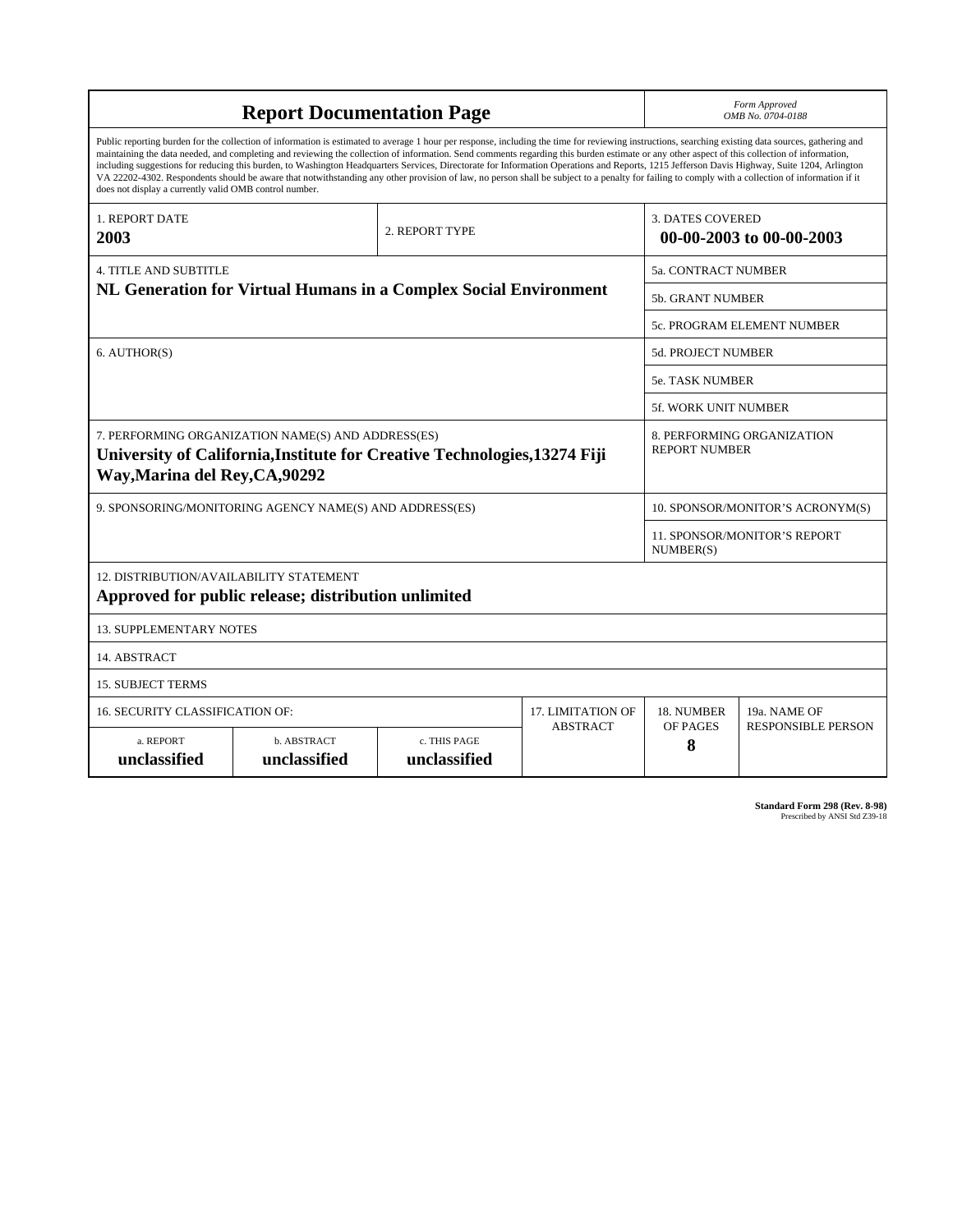ity theatre, including a visual scene projected onto an 8 foot tall screen that wraps around the viewer in a 150 degree arc (12 foot radius). Immersive audio software provides multiple tracks of spatialized sounds, played through ten speakers located around the user and two subwoofers. Within this setting, a virtual environment has been constructed representing a small village in Bosnia, complete with buildings, vehicles, and virtual characters. This environment provides an opportunity for Army personnel to gain experience in handling peacekeeping situations.

The first prototype implementation of a training scenario within this environment was completed in September 2000 (Swartout *et al.* 2001). To guide the development, a Hollywood writer, in consultation with Army training experts, created a script providing an overall story line and representative interactions between a human user (Army lieutenant) and the virtual characters. In the scenario, the lieutenant finds himself in the passenger seat of a simulated Army vehicle speeding towards the Bosnian village to help a platoon in trouble. Suddenly, he rounds a corner to find that one of his platoon's vehicles has crashed into a civilian vehicle, injuring a local boy. The boy's mother and an Army medic are hunched over him, and a sergeant approaches the lieutenant to brief him on the situation. Urgent radio calls from the other platoon, as well as occasional explosions and weapons fire from that direction, suggest that the lieutenant send his troops to help them. Emotional pleas from the boy's mother, as well as a grim assessment by the medic that the boy needs a medevac immediately, suggest that the lieutenant instead use his troops to secure a landing zone for the medevac helicopter.

While the script is fine for a canned demo, we need to go beyond it in a number of ways, allowing for variation both depending on divergent behavior of the Lieutenant trainee, as well as perhaps a director or simulation Observer/Controller. Agents must communicate in ways faithful to their emotional and intellectual assessment of the situation yet still strive to maintain the immersiveness of a well-told story.

We currently use full NL generation for two of the characters, the sergeant, and the medic, while using a variety of templates and fixed prompts for generating the lines of the other characters. Figure 1 gives an example recorded dialogue fragment from this domain, illustrating a number of characters involved in multiple conversations across multiple modalities (LT, Sgt and Medic discussing the situation face to face, LT on radio to base and eagle1-6, Sergeant shouting orders to squad leaders). The Lt utterances were spoken by one of our researchers. The Sgt and Medic utterances were generated and synthesized spontaneously by the agents playing those roles. The other characters (Base, 3rd squad leader, and platoon Eagle 2-6) were controlled by simple algorithms and used pre-recorded prompts that were triggered either by keyword utterances or signals from the simulator illustrating a number of characters involved in multiple conversations across multiple modalities (LT, Sgt and Medic discussing the situation, LT on radio to base and eagle1-6, Sergeant with squad leaders). The utterances are labelled with conversation.turn.utterance (if a

turn consists of only a single utterance, the ",1" is omitted). Not shown in the fragment are many non-verbal behaviors which are coordinated with and part of the communication between agents. For instance, the agents look at a speaker who is part of their conversation, while otherwise they might attend to other relevant tasks. They avert gaze to keep the turn when planning speech before speaking. Speech is also accompanied by head and arm gestures. After turns 3.1 and 5.1, troops move into position as ordered, signalling understanding and acceptance of the orders.

## **3 Overview of Agent Architecture**

The animated agents controlling the Sergeant and Medic characters are implemented in the SOAR programming language (Laird, Newell, & Rosenbloom 1987), and built on top of the STEVE agent architecture (Rickel & Johnson 1999). SOAR provides a declaratively accessible *information state*, as advocated in the Trindi project (Larsson & Traum 2000). Most processing is done by production rules that examine aspects of the information state and produce changes to it.<sup>1</sup> In general, all rules fire (once) whenever their left side makes a new match against aspects of the information state, and rules will fire in parallel. There are *elaboration cycles* of finding matching rules and applying their results. Part of the information state contains the current *operators*, which act as a kind of focussing mechanism, so that an agent serially attends to different functions. Rules can have their left hand side refer to aspects of the operator so that they apply only when this operator is active. There is also a higher level *decision cycle*, in which new operators are chosen. The agent can focus on sub-goals by introducing new operators as subordinate to the main goal rather than replacing the main operator.

The STEVE agents, as augmented for the MRE project, have multiple components, each involving one or more operators, sometimes also including parts that work in other operators as well. These include

- a *belief model* including knowledge of the participants and other relevant people, objects and locations of the domains, including social relationships and various relevant properties.
- a *task model*, consisting of knowledge of the events that can happen in the world as well as plans for sequencing these tasks into plans to achieve specific goal states.
- a *perception module* that receives messages from the world-simulator and other agents and updates the agent's internal state, mediated by notions of foveal attention.
- an *emotional model*, including basic emotional states, appraisal of emotional state, and coping mechanisms to influence behavior (including mental actions such as adopting goals) on the basis of emotion (Gratch & Marsella 2001; Marsella & Gratch 2002).
- a *body control* module that adjusts body position, gaze, and gesture as appropriate for engaging and monitoring tasks as well as involvement in face to face conversation.

<sup>&</sup>lt;sup>1</sup>SOAR also has access to functions in the tcl programming language, when needed.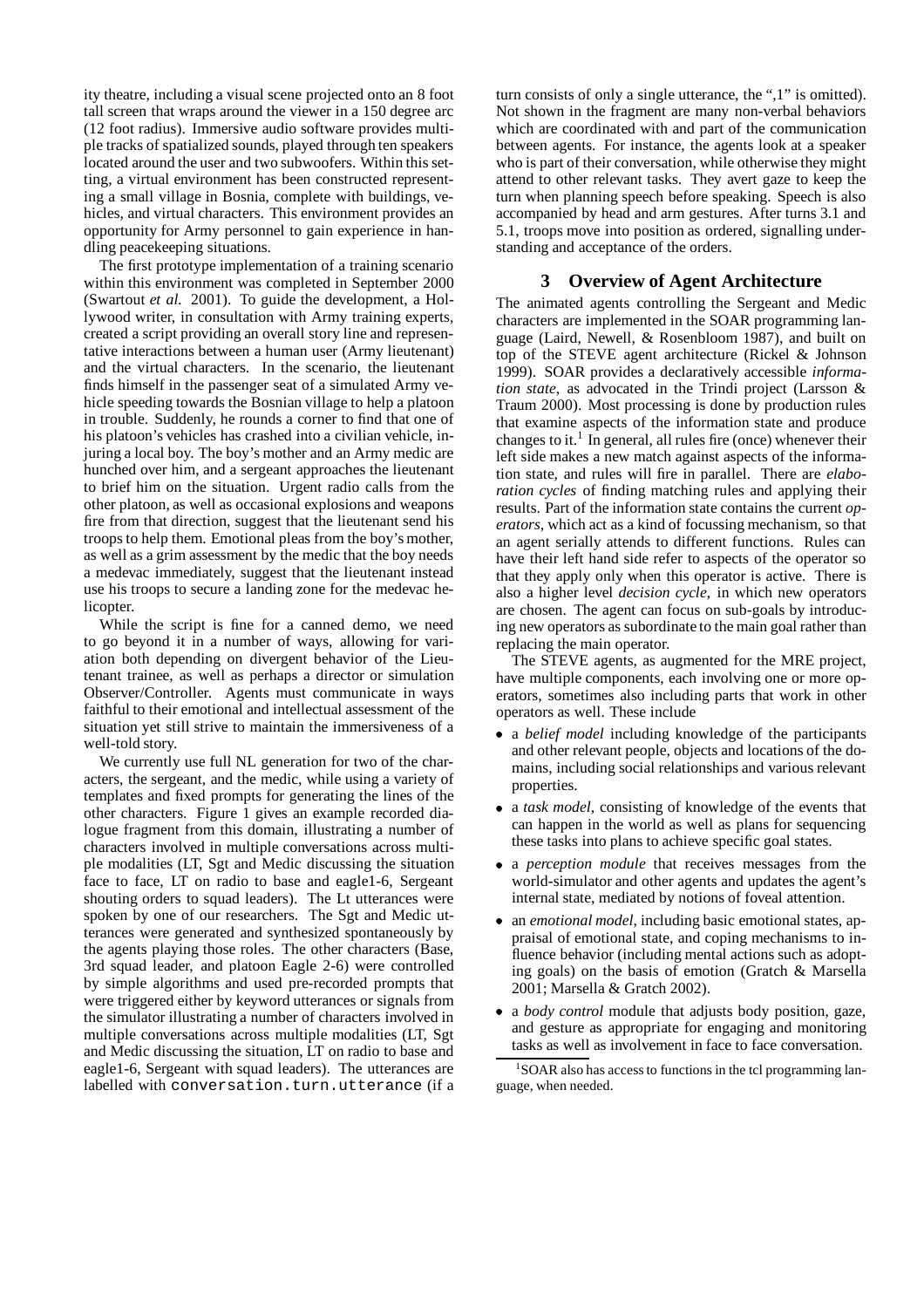| 1.1    | LT           | what happened here?                              |
|--------|--------------|--------------------------------------------------|
| 1.2.1  | SGT          | there was an accident sir                        |
| 1.2.2  | SGT          | this woman and her son came from the side street |
|        |              | and our driver didnt see them                    |
| 1.3    | LT           | who's hurt?                                      |
| 1.4    | SGT          | the boy and one of our drivers                   |
| 1.5    | LT           | how bad is he hurt?                              |
| 1.6    | SGT          | the boy or the driver                            |
| 1.7    | LT           | the driver                                       |
| 1.8    | SGT          | the driver has minor injuries sir                |
| 1.9    | LT           | how is the boy?                                  |
| 1.10   | SGT          | Tucci?                                           |
| 1.11.1 | <b>MEDIC</b> |                                                  |
|        |              | sir he is losing consciousness                   |
| 1.11.2 | <b>MEDIC</b> | we need to get a MedEvac in here ASAP            |
| 1.12.1 | LT           | understood                                       |
| 1.12.2 | LT           | Sergeant where is the medevac                    |
| 1.13   | SGT          | the MedEvac is at the base sir                   |
| 2.1    | LT           | eagle base this is eagle two six over            |
| 2.2    | BASE         | Eagle two six this is eagle base over            |
| 2.3    | LT           | requesting medevac for injured civilian over     |
| 2.4.1  | BASE         | Standby.                                         |
| 2.4.2  | <b>BASE</b>  | Eagle two six this is eagle base                 |
| 2.4.3  | <b>BASE</b>  | medevac launching from operating base alicia     |
|        |              | time now                                         |
| 2.4.4  | BASE         | eta your location zero three                     |
| 2.4.5  | BASE         | over                                             |
| 2.5    | LT           | roger eagle base two six out                     |
| 1.14   | LТ           | sergeant secure a landing zone                   |
| 1.15   | SGT          | sir first we should secure thee assembly area    |
| 1.16   | LT           | secure the assembly area                         |
| 1.17   | SGT          | understood sir                                   |
| 3.1.1  | SGT          | Squad leaders listen up                          |
| 3.1.2  | SGT          | give me three sixty degree security here         |
| 3.1.3  | SGT          | First Squad take twelve to four                  |
| 3.1.4  | SGT          | Second Squad take four to eight                  |
| 3.1.5  | SGT          | Third Squad take eight to twelve                 |
| 3.1.6  | SGT          | Fourth Squad secure thee accident site           |
| 4.1.1  | SGT          | Johnson                                          |
| 4.1.2  | SGT          | send a fire team to the square to secure an LZ   |
| 4.2    | 3SLDR        | Yes sergeant                                     |
| 5.1.1  | 3SLDR        | Sergeant Duran                                   |
| 5.1.2  | 3SLDR        | get your team up to the square and secure an lz  |
| 6.1.1  | $1-6$        | Eagle two six this is one six                    |
| 6.1.2  | $1-6$        | whats your ETA over                              |
| 6.2.1  | LT           | one six this is two six                          |
| 6.2.2  | LT           | ETA 45 minutes over                              |
| 6.3.1  | 1-6          | two six it's urgent you get here right now       |
| 6.3.2  | 1-6          | situation's getting critical                     |
| 6.3.3  | 1-6          | We're taking fire                                |
| 6.3.4  | 1-6          | over                                             |
| 6.4.1  | LT           | Roger 1-6                                        |
| 6.4.2  | LT           | $2-6$ out                                        |
| 1.18   | LT           | sergeant send two squads forward                 |
| 1.19.1 | SGT          | sir that's a bad idea                            |
| 1.19.2 | SGT          | we shouldn't split our forces                    |
| 1.19.3 | SGT          | instead we should send one squad to reconn for-  |
|        |              | ward                                             |
| 1.20   | LT           | send fourth squad to recon forward               |

Figure 1: An MRE dialogue interaction fragment

- a *dialogue* module, maintaining the dialogue layers described in the previous section.
- a *generation* module, to produce natural language utterances for the agents to say.
- an *action selection* module that decides which operators should be invoked at which times.

In addition to these core agent functions implemented within SOAR, the agent also relies on external speech recognition and semantic parsing modules, which send messages to the agent (which are interpreted by the perception module), and speech synthesis and body rendering, that take the output body control and speech directives from the agent and produce the behaviors for human participants to see and hear.

Dialogue related behavior is performed in three SOAR operators. *Understand-speech* is invoked whenever perception detects new utterances, including results from speech recognition and parsing. The understand-speech operator includes recognition rules, which use both the input as well as the information state to decide on the set of dialogue acts that have been performed in the utterance. The same operator is used regardless of whether the input speech came from a human participant (via speech recognition and parsing), the agent itself (via the output-speech operator – see below), or from other agents (via agent messages that may also include some partially interpreted dialogue acts). The *update-dialogue-state* operator applies updates to the information state that are associated with the recognized acts.

All of the generation functions from deciding what to say to producing the speech happen in the *output-speech* operator. *Proposal rules* for this operator function as goals to speak, given various configurations of the information state. Selection of one of these proposal rules (meaning there is nothing more urgent to do or say<sup>2</sup>) constitutes selection of a goal for generation. Once in the operator, there are several phases including also a couple of sub-operators. First is the *content selection* phase, in which the agent reasons about how best to achieve the output goal. Examples are which assertion to make to answer a pending question, or how to respond to a negotiation proposal. Once the content has been selected, next there is a *sentence planning* phase, deciding the best way to convey this content. This is followed by a *realization* phase, in which words and phrase structures are produced. Next, a *ranking* phases considers the possibly multiple ways of realizing the sentence, and selecting a best match. This final sentence is then augmented with communicative gestures including lip synch, gaze, and hand gestures, converted to XML, and sent to the synthesizer and rendering modules to produce the speech. Meanwhile, messages are sent to other agents, letting them know what the agent is saying. The output-speech operator continues until callbacks are received from the synthesizer, letting the agent know either that the speech was completed or has been interrupted (perhaps by someone else's speech). The last part of

 $2$ In SOAR, one can write preference rules for operator selection, which are used by the action selection module to decide on the current operator.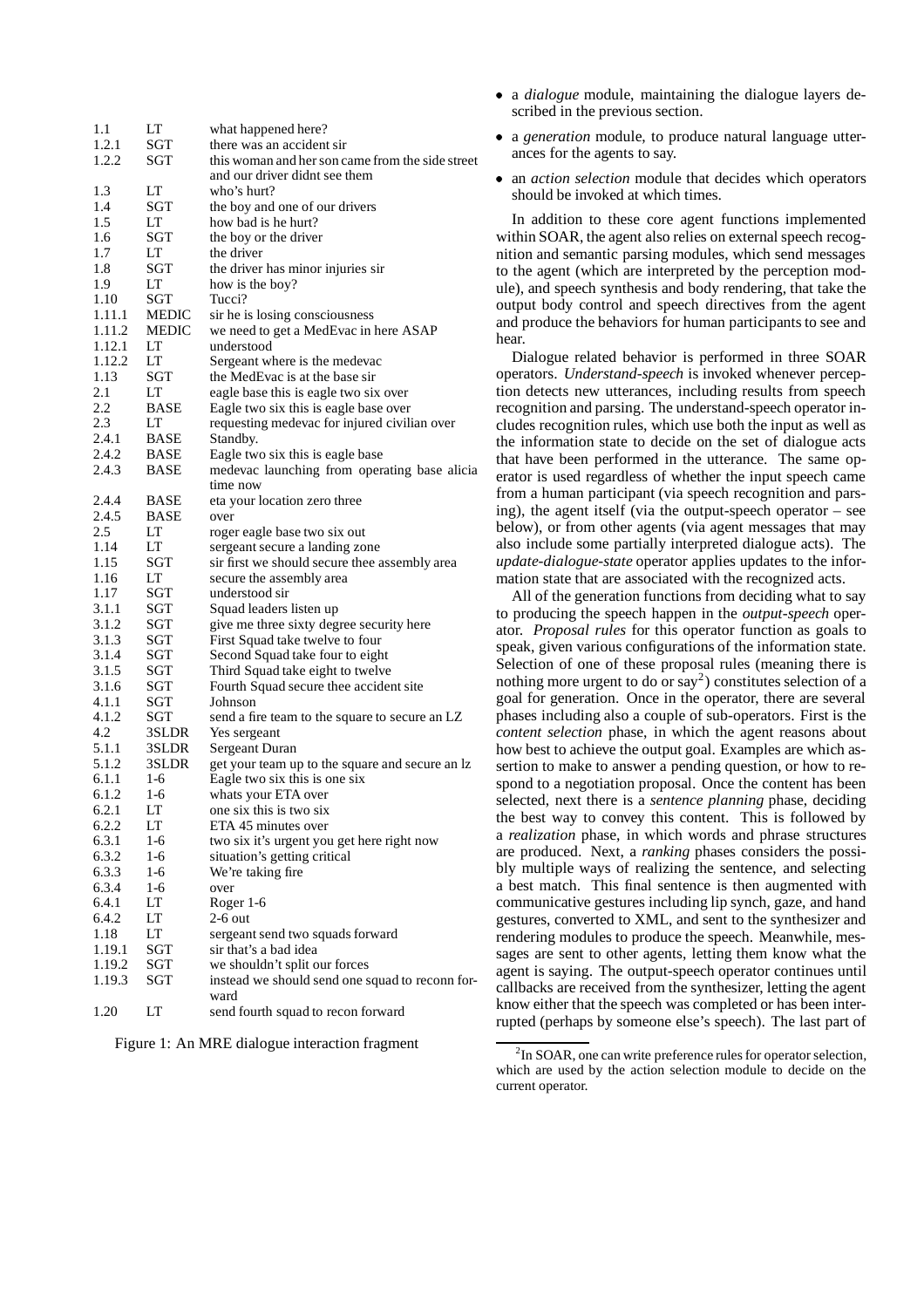the operator prepares the content for the understand-speech operator, so that other dialogue acts, beyond those that were explicitly planned can be recognized. For example, an operator might be concerned with computing and generating an answer to a previously asked question. While the main goal is to provide the answer, this utterance will also involve speech acts relating to grounding the question, taking the turn, and making an assertion.

## **4 Dialogue Representation**

While there is no generally accepted notion of what a dialogue model should contain, there is perhaps growing consensus about how such information should be represented. Following the Trindi project (Larsson & Traum 2000), many choose to represent an *information state* that can serve as a common reference for interpretation, generation, and dialogue updates.

Depending on the type of dialogue and theory of dialogue processing, many different views of the specifics of information state and dialogue moves are possible. A complex environment such as the MRE situation presented in the previous section obviously requires a fairly elaborate information state to achieve fairly general performance within such a domain. We try to manage this complexity by partitioning the information state and dialogue moves into a set of layers, each dealing with a coherent aspect of dialogue that is somewhat distinct from other aspects.

Each layer is defined by information state components, a set of relevant dialogue acts, and then several classes of rules relating the two and enabling dialogue performance:

- **recognition rules** that decide when acts have been performed, given observations of language and nonlinguistic behavior in combination with the current information state
- **update rules** that modify the information state components with information from the recognized dialogue acts
- **selection rules** that decide which dialogue acts the system should perform
- **realization rules** that indicate how to perform the dialogue acts by some combination of linguistic expression (e.g., natural language generation), non-verbal communication, and other behavior.
- contact
- attention
- conversation
	- **–** participants **–** turn
	- **–** initiative
	- **–** grounding
	- **–** topic
	- **–** rhetorical
- social commitments (obligations)
- negotiation

Figure 2: Multi-party, Multi-conversation Dialogue Layers

The layers used in the current system are summarized in Figure 2. The *contact* layer (Allwood, Nivre, & Ahlsen 1992; Clark 1996; Dillenbourg, Traum, & Schneider 1996) concerns whether and how other individuals can be accessible for communication. Modalities include visual, voice (shout, normal, whisper), and radio. The *attention* layer concerns the object or process that agents attend to (Novick 1988). Contact is a prerequisite for attention. The *Conversation* layer models the separate dialogue episodes that go on during an interaction. A conversation is a reified process entity, consisting of a number of sub-layers. Each of these layers may have a different information content for each different conversation happening at the same time. The *participants* may be active speakers, addressees, or overhearers (Clark 1996). The *turn* indicates the (active) participant with the right to communicate (using the primary channel) (Novick 1988; Traum & Hinkelman 1992). The *initiative* indicates the participant who is controlling the direction of the conversation (Walker & Whittaker 1990). The *grounding* component of a conversation tracks how information is added to the common ground of the participants (Traum 1994). The conversation structure also includes a *topic* that governs relevance, and *rhetorical* connections between individual content units. Once material is grounded, even as it still relates to the topic and rhetorical structure of an ongoing conversation, it is also added to the social fabric linking agents, which is not part of any individual conversation. This includes *social commitments* both obligations to act or restrictions on action, as well as commitments to factual information (Traum & Allen 1994; Matheson, Poesio, & Traum 2000). There is also a *negotiation* layer, modeling how agents come to agree on these commitments (Baker 1994; Sidner 1994). More details on these layers, with a focus on how the acts can be realized using verbal and non-verbal means, can be found in (Traum & Rickel 2002).

The interface between generation and dialogue is still a difficult issue, given a lack of general agreement both on what constitutes the division of labor between those two areas, as well as no general agreement on internal representations of dialogue. Concerning the former point, in some systems, NL generation is seen as a sort of server in which meaning specifications are fed in, and NL strings are sent back, for the dialogue module to decide when to say (or stop saying). In other systems, e.g.(Allen, Ferguson, & Stent 2001; Blaylock, Allen, & Ferguson 2002), an *interaction manager* controls both generation, production, and feedback monitoring but not other dialogue functions. In starting the MRE project, we were unsure on exactly what the interface should be between these two modules, but we knew we wanted to be able to easily make more information available when it is needed and can be used. The simplest way to achieve this is to have the generation component be part of the agent itself, implemented using SOAR production rules, and having full access to the information state provided by the dialogue modules as well as task reasoning and emotion. It also allows for easy interleaving of processes, such as synchronizing gaze behavior and turn-taking with utterance planning.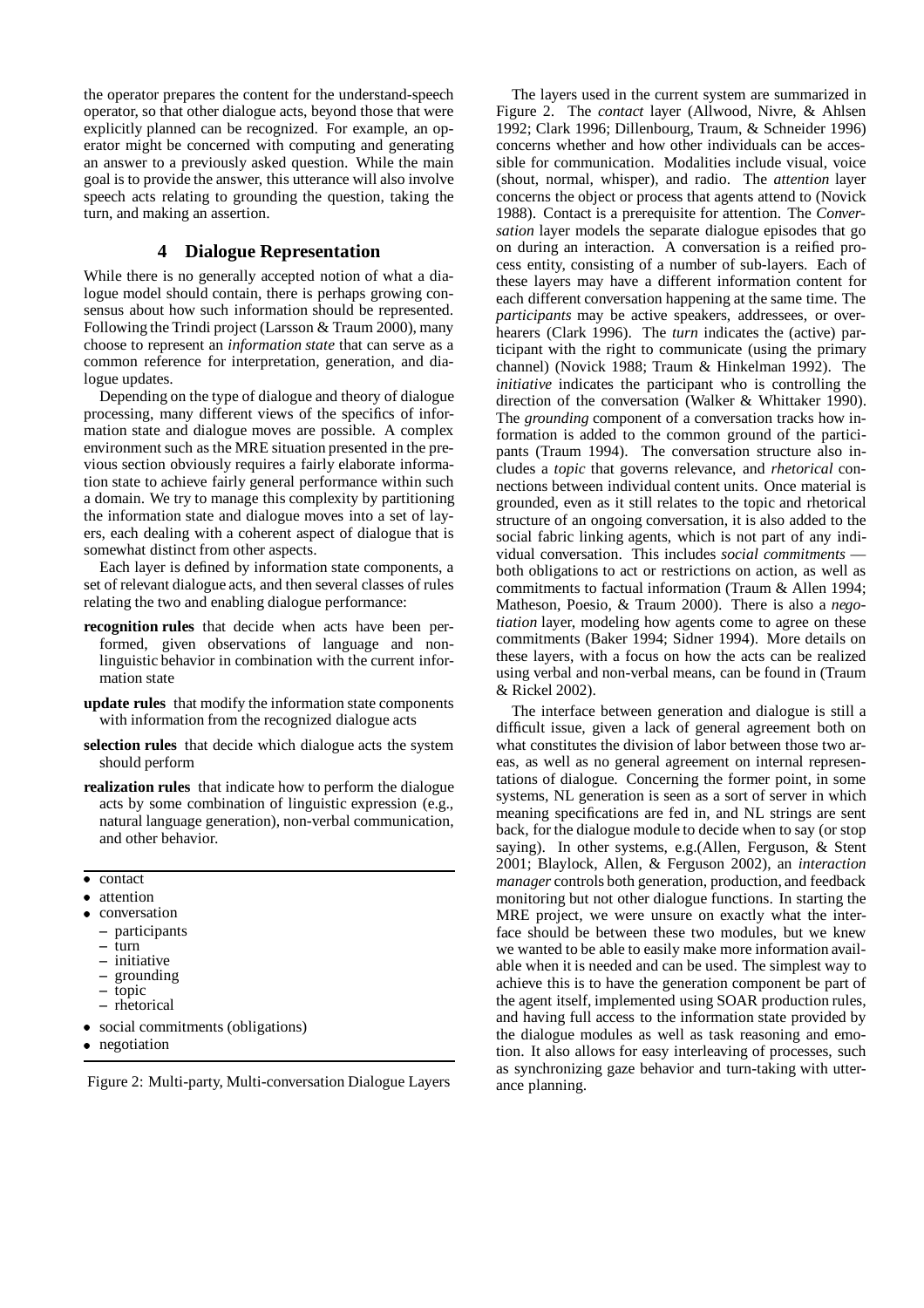## **5 Generation Phases**

In this section, we look at each phase in the generation in a little more detail.

#### **5.1 Operator Proposal and Selection**

There are a number of output speech operator proposal rules. One basic one is to *ground* utterances by other speakers for which the agent is an addressee, giving evidence of understanding or lack of understanding. Another type of proposal rule concerns the obligation to address a request (including an information request regarding a question). Other rules involve trying to get the attention of another agent, making requests and orders, clarifying underspecified or ambiguous input, and performing repairs. There are also preference rules that arbitrate between multiple possible outputs. Preferences are given to addressing a request or question rather than merely acknowledging it, or for talking about a higherlevel action rather than a sub-action. Preference is also given to reactive acts over initiative-taking acts.

## **5.2 Content Planning**

Given a goal, there are often many ways to respond. An obligation to address a question can be met by answering the question, but also by refusing to answer, deferring the answer, or redirecting the question to another agent to answer. Even with a decision to answer, there are always multiple possible answers, including both true and false answers. Within the set of answers the agent believes to be true, there are also more or less informative answers available, depending on the assumed mental state of the interlocutor, but also based on perceptual evidence of accessible information and likely inferences or general interest. We also use the agent's emotion model to focus on which content to present given a choice of valid answers.

Likewise, for a proposal (issued as either an order or a request), the agent must decide how to respond, whether to accept, defer, reject, counterpropose, or perform other negotiation moves. For clarifications, one must decide which information to ask for.

## **5.3 Sentence Planning**

Creation of sentence plans from content is currently a hybrid process. There is a fully general but simple sentence planner, which can produce simple sentence plans for any task or state that is in the agent's belief or task model. For more precise and non-standard realization, some sentence plans are selected rather than generated from scratch, given certain configurations of the content as well as other aspects of the information state. Finally, there is a short-cut procedure which also bypasses realization and moves directly to pre-selected prompts.

Figure 3 shows an example content specification that is input to the sentence planner. These inputs contain minimal information about the object, state or event to be described, along with references to the actors and objects involved, and values representing the speaker's emotional attitude toward each object and event. A detailed account of the emotional aspects of the generation system can be found

in (Fleischman & Hovy 2002). A set of SOAR production rules expands this information into an enriched case frame structure (Figure 4) that contains more detailed information about the events and objects in the input.

| time past |                                          |  |
|-----------|------------------------------------------|--|
|           | ^speech-act assert                       |  |
|           | event : reference collision <sup>*</sup> |  |
|           | attitude -1:                             |  |
| ^aqent    | reference driver:                        |  |
|           | $:$ attitude $+4$                        |  |
|           | ^patient :reference mother               |  |
|           | :attitude +1                             |  |

Figure 3: Example input to sentence planner: content annotated with speaker's attitudes toward objects and events

```
(<utterance> ˆtype assertion
             ˆcontent <event>)
(<event> ˆtype event ˆtime past
         ˆname collision ˆagent <agent>
         ˆpatient <patient> ˆattitude -1)
(<agent> ˆtype agent ˆname driver
         ˆdefinite true ˆsingular true
         ˆattitude +4)
(<patient> ˆtype patient ˆname mother
           ˆdefinite true ˆsingular true
           ˆattitude +1)
```
Figure 4: output of sentence planning

The task of expansion involves deciding which frame is to be chosen to represent each object in the input. For example, Figure 5 shows several possible frames that could be used to represent the agent driver. The decision is based on the emotional expressiveness, or shade, of each semantic option. A distance is calculated, using an InformationRetrieval metric, between the shade of each semantic frame representing the driver and the emotional attitude of the speaker toward the driver. The frame with the minimum distance, i.e., the frame that most accurately expresses the agent's emotional attitudes, is chosen for expansion. This is done for each of the objects associated with the event or state. Once all objects have been assigned a frame, planning is complete, and realization begins.

## **5.4 Realization**

Realization is a highly lexicalized procedure, so tree construction begins with the selection of main verbs. Each verb in the lexicon carries with it slots for its constituents (e.g., agent, patient), as well as values representing the emotional shade that the verb casts both on the event it depicts and the constituents involved in that event.

Once the verb is chosen, its constituents form branches in a base parse tree. Production rules then recursively expand the nodes in this tree until no more nodes can be expanded. As each production rule fires, the relevant portion of the semantic frame is propagated down into the expanded nodes.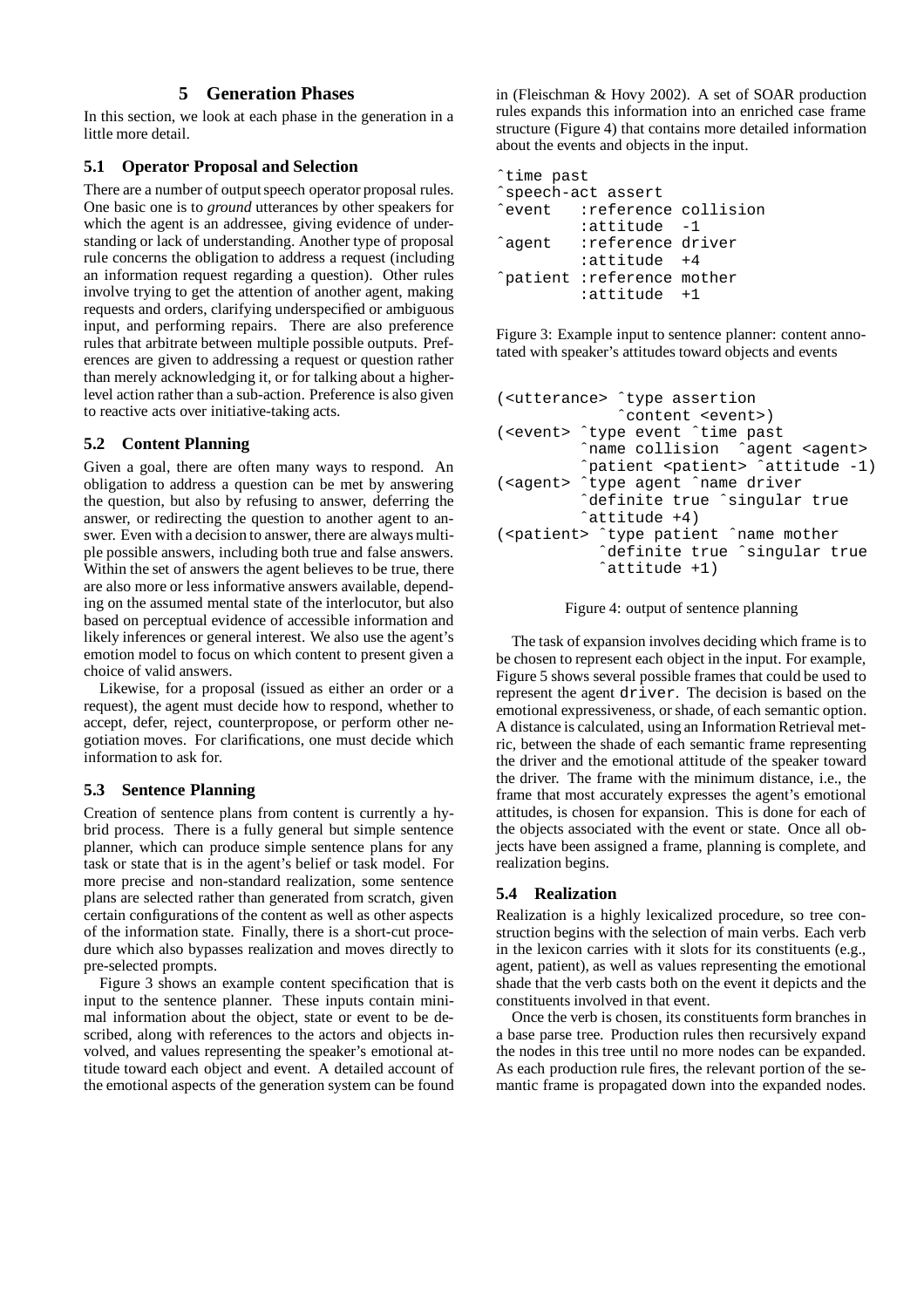```
Martinez
(<agent> ˆtype agent ˆname martinez
         ˆjob driver ˆproper true
         ˆsingular true ˆshade +5)
The driver
(<agent> ˆtype agent ˆname martinez
          ˆjob driver ˆdefinite true
         ˆsingular true ˆshade 0)
A private
(<agent> ˆtype agent ˆname martinez
         ˆrank private ˆdefinite false
         ˆsingular true ˆshade -2)
```
Figure 5: Subset of possible case frame expansions for object driver.

Thus, every node in the tree contains a pointer to the specific aspect of the semantic frame from which it was created.

For example, in Figure 6, the NP node of "the mother" contains in it a pointer to the frame <patient> from Figure 4. By keeping semantic content localized in the tree, we allow the gesture and speech synthesis modules convenient access to needed semantic information.

For any given state and event, there are a number of theoretically valid realizations available in the lexicon. Instead of attempting to decide which is most appropriate at any stage, we adopt a strategy similar to that introduced by (Knight & Hatzivassiloglou 1995), which puts off the decision until realization is complete. We realize all possible valid trees that correspond to a given semantic input, and store the fully constructed trees in a forest structure. After all such trees are constructed we move on to the final stage.

#### **5.5 Ranking**

In this stage we examine all the trees in the forest structure and decide which tree will be selected and sent to the speech synthesizer. Each tree is given a rank score based upon the tree's information content and emotional quality.

The emotional quality of each tree is calculated by computing the distance between the emotional attitudes of the speaker toward each object, and the emotional shade that the realization casts on each object. Realizations that cast emotional shades on objects that are more similar to the agent's attitudes toward those objects are given higher scores.

The information content of each tree is judged simply by how much of the semantic frame input is expressed by the realization. Thus, realizations that do not explicitly mention the agent (through passivization), for example, are given lower scores.

The score of each tree is calculated by recursively summing the scores of the nodes along the frontiers of the tree, and then percolating that sum up to the next layer. Summing and percolating proceeds until the root node is given a score that is equivalent to the sum of the scores for the individual nodes of that tree. The tree with the highest root node score is then selected and passed to the speech synthesis and gesture modules.

#### **5.6 Sequencing Issues**

There are a number of issues relating to generation being part of the deliberate behavior of an agent engaged in taskoriented dialogue. The previous discussion in this section described the normal process of utterance generation, from the point at which a goal was proposed until speech was produced. There are, however several cases in which this cycle does not follow the straightforward path. First, some proposals may later be retracted. For instance, if a goal to address a request is selected in preference to a goal to acknowledge the request and fully realized, the goal to acknowledge will be dropped, since addressing will also count as (indirectly) acknowledging. Some communicative goals can not be immediately realized, for example communicating content to characters who are paying attention to the agent. In this case, one must first adopt and realize a goal to get the attention. Sometimes a goal must be dropped during the output-speech operator. For instance if the agent realizes that there is no need to say anything or doesn't know how to say what it wants to. In this case, the agent will produce a verbal disfluency (e.g., "uh") and continue on with a new realization goal. Finally, "barge-in" capability is provided by allowing the agent to back out of an existing output-speech operator in favor of attending to the speech of others. If the goal still remains after interpreting the interruption, the agent will readopt it and eventually produce the interrupted utterance. If on the other hand, the motivations for the goal no longer hold, the goal will be dropped.

Currently there is a limited facility for multi-utterance discourse plans. For certain content, such as a description of a charged event or a rejection of an order, the agent plans multiple utterances to give rationale, either assigning causality or giving explanations and counterproposals. In this case, single sentence generation is carried out, as normal, but strong motivations are set up for future utterances, which will directly follow, unless the agent is interrupted.

#### **6 Summary**

. We adopt a hybrid approach to NL generation for virtual characters in a complex interactive environment. For some simple characters that will have only a limited range of choices of what to say, we use pre-calculated prompts and simple templates. For more sophisticated characters, more complex generation techniques are needed to behave appropriately given the rich structure of social interaction and agent emotions that are being tracked. Within the agents also, multiple methods are used, including prompt generation for very specific situations, selected sentence plans for intermediate degrees of flexibility while still allowing complex utterance structure, and sentence planning for fully general coverage.

Generation covers simple cases of reactive feedback and turn management as well as complex representations of sequences of events, negotiation moves and emotional affect. At this point, we still feel that it is best to keep a fairly tight coupling between generation and dialogue functions, given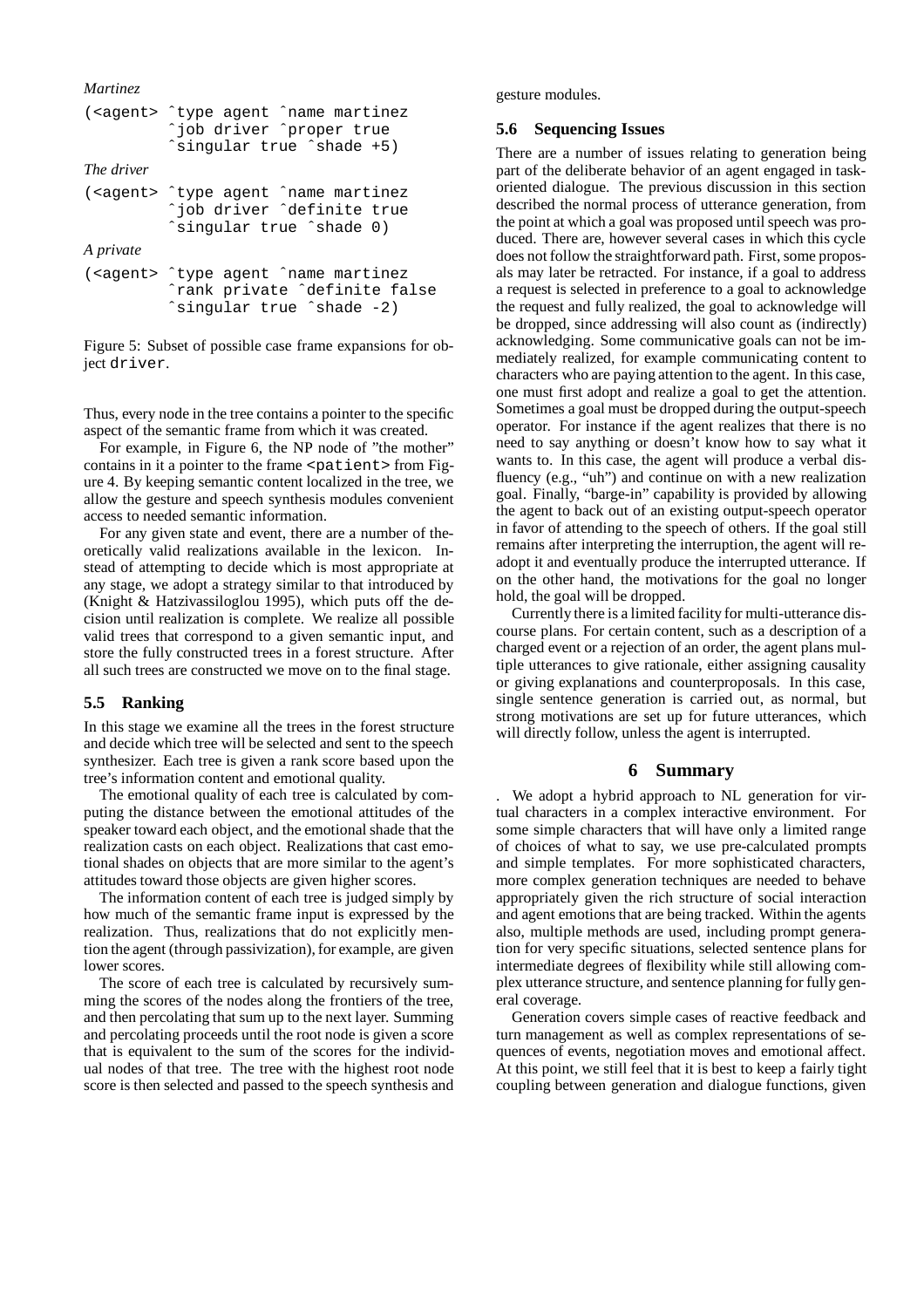

Figure 6: A subset of the forest output of realization.

the fairly broad range of fairly quickly changing information that can affect generation. The SOAR architecture is well suited for this, allowing declarative information to be made available for the use of either module as processing is continuing. In the future, we are planning a number of extensions, including information-structure based sentence planning, more elaborate discourse planning, and statistical sentence plan selection and ranking.

#### **Acknowledgements**

The work described in this paper was supported by the Department of the Army under contract number DAAD 19-99- D-0046. Any opinions, findings and conclusions or recommendations expressed in this paper are those of the authors and do not necessarily reflect the views of the Department of the Army. We would also like to thank the rest of the MRE team for providing a stimulating environment within which to carry out this research, particularly the others contributing to aspects of the system that are used here.

#### **References**

Allen, J. F.; Ferguson, G.; and Stent, A. 2001. An architecture for more realistic conversational systems. In *Intelligent User Interfaces*, 1–8.

Allwood, J.; Nivre, J.; and Ahlsen, E. 1992. On the semantics and pragmatics of linguistic feedback. *Journal of Semantics* 9.

Baker, M. 1994. A model for negotiation in teachinglearning dialogues. *Journal of Artificial Intelligence in Education* 5(2):199–254.

Blaylock, N.; Allen, J.; and Ferguson, G. 2002. Synchronization in an asynchronous agent-based architecture for dialogue systems. In *Proceedings of the 3rd SIGdial Workshop on Discourse and Dialogue*, 1–10. Philadelphia: Association for Computational Linguistics.

Clark, H. H. 1996. *Using Language*. Cambridge, England: Cambridge University Press.

Dillenbourg, P.; Traum, D.; and Schneider, D. 1996. Grounding in multi-modal task-oriented collaboration. In

*Proceedings of the European Conference on AI in Education*.

Dorr, B. J. 1989. Lexical Conceptual Structure and Generation in Machine Translation. In *Proceedings of the Ninth Annual Conference of the Cognitive Science Society*, 74– 81.

Fleischman, M., and Hovy, E. 2002. Emotional variation in speech-based natural language generation. In *Proceedings of The Second International Natural Language Generation Conference (INLG'02)*.

Gratch, J., and Marsella, S. 2001. Tears and fears: Modeling emotions and emotional behaviors in synthetic agents. In *Proceedings of the Fifth International Conference on Autonomous Agents*.

Grosz, B. J., and Sidner, C. L. 1986. Attention, intention, and the structure of discourse. *Computational Linguistics* 12(3):175–204.

Knight, K., and Hatzivassiloglou, V. 1995. Two-Level, Many-Paths Generation. In *Proceedings of the 33rd Annual Meeting of the Association for Computational Linguistics (ACL-95)*, 252–260.

Laird, J. E.; Newell, A.; and Rosenbloom, P. S. 1987. SOAR: an architecture for general intelligence. *Artificial Intelligence* 33(1):1–64.

Langkilde, I., and Knight, K. 1998. Generation that Exploits Corpus-Based Statistical Knowledge. In *Proceedings of COLING-ACL '98*, 704–710.

Larsson, S., and Traum, D. 2000. Information state and dialogue management in the TRINDI dialogue move engine toolkit. *Natural LanguageEngineering* 6:323–340. Special Issue on Spoken Language Dialogue System Engineering.

Marsella, S., and Gratch, J. 2002. A step towards irrationality: using emotion to change belief. In *In proceedings of AAMAS 2002: First International Joint Conference on Autonomous Agents and Multi-Agent Systems*.

Matheson, C.; Poesio, M.; and Traum, D. 2000. Modelling grounding and discourse obligations using update rules. In